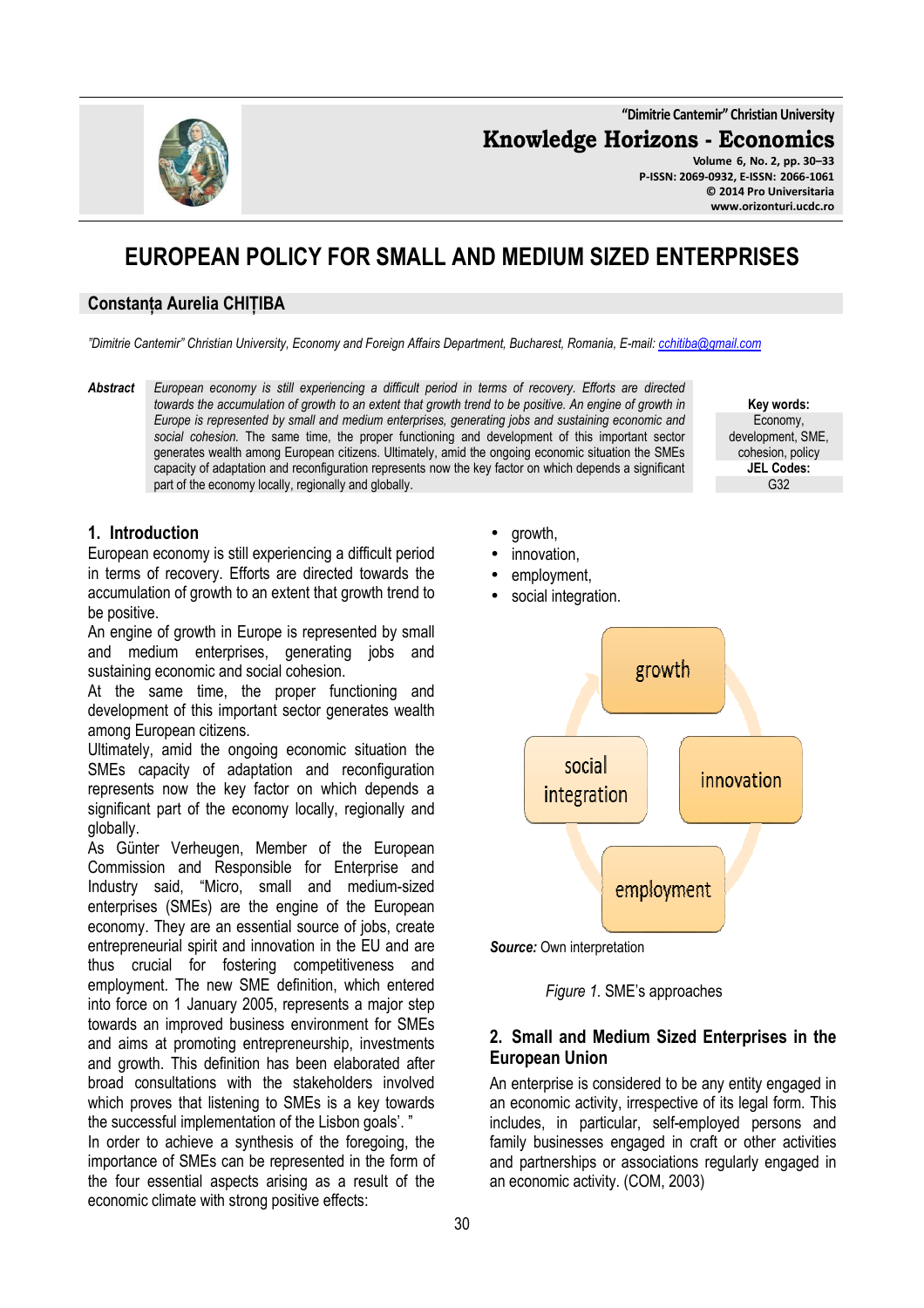The Commission establishes three categories in which SME's are divided:

1. The category of micro, small and medium-sized enterprises (SMEs) is made up of enterprises which employ fewer than 250 persons and which have an annual turnover not exceeding EUR 50 million, and/or an annual balance sheet total not exceeding EUR 43 million.

2. Within the SME category, a small enterprise is defined as an enterprise which employs fewer than 50 persons and whose annual turnover and/or annual balance sheet total does not exceed EUR 10 million.

3. Within the SME category, a microenterprise is defined as an enterprise which employs fewer than 10 persons and whose annual turnover and/or annual balance sheet total does not exceed EUR 2 million.



figures-analysis/sme-definition/index\_en.htm

# *Figure 2.* SME's categories

SMEs account for almost 99% of all enterprises in the EU and account for a large share of total employment. The role of small and medium enterprises as the main generators of employment in the European Union confirms more than ever, the current situation marked by crisis and unstable and unpredictable economic climate.

Furthermore small businesses are considered key factors to restore growth and, in particular, to reduce the effects of the crisis on employment in the EU. (COM, 2012)

For 2012 it is estimated that SMEs accounted for 67 per cent of total employment and 58 per cent of gross value added (GVA). (Ecorys, 2012)



*Source:* http://ec.europa.eu/enterprise/policies/sme/factsfigures-analysis/performance-review/files/supportingdocuments/2012/annual-report\_en.pdf

## Graph 1. Number of SMEs, employment in SMEs and value added of SMEs

Ecorys' report "EU SMEs in 2012: at the crossroads, Annual report on small and medium-sized enterprises in the EU, 2011/12" revealed that in 2012, SME represented 99.8% of non-financial enterprises, 92,2% being micro-enterprises and covering 67.4% of jobs. Small enterprises covered 6.5% and medium enterprises 1.1%.

For the numbers given above can easily deduce why they are considered the backbone and true growth engines that support the development of the whole society and economy.

### **3. European Union's Policy for Small and Medium Sized Enterprises**

Innovation, the ability to transfer knowledge and sustain economic and social cohesion is key issues in the future development of the European Union. Thus supporting and encouraging the development of the SME sector is fully justified especially in the context of the need to accumulate capital in the current economic conditions.

Competitive climate and increasing the competitiveness of the European market require new approaches in terms of tools to support SMEs in centralized perspective.

The strategy aimed at job growth, social inclusion and not least ensuring the economic and social well-being determined creating a much broader approach regarding the SME policy.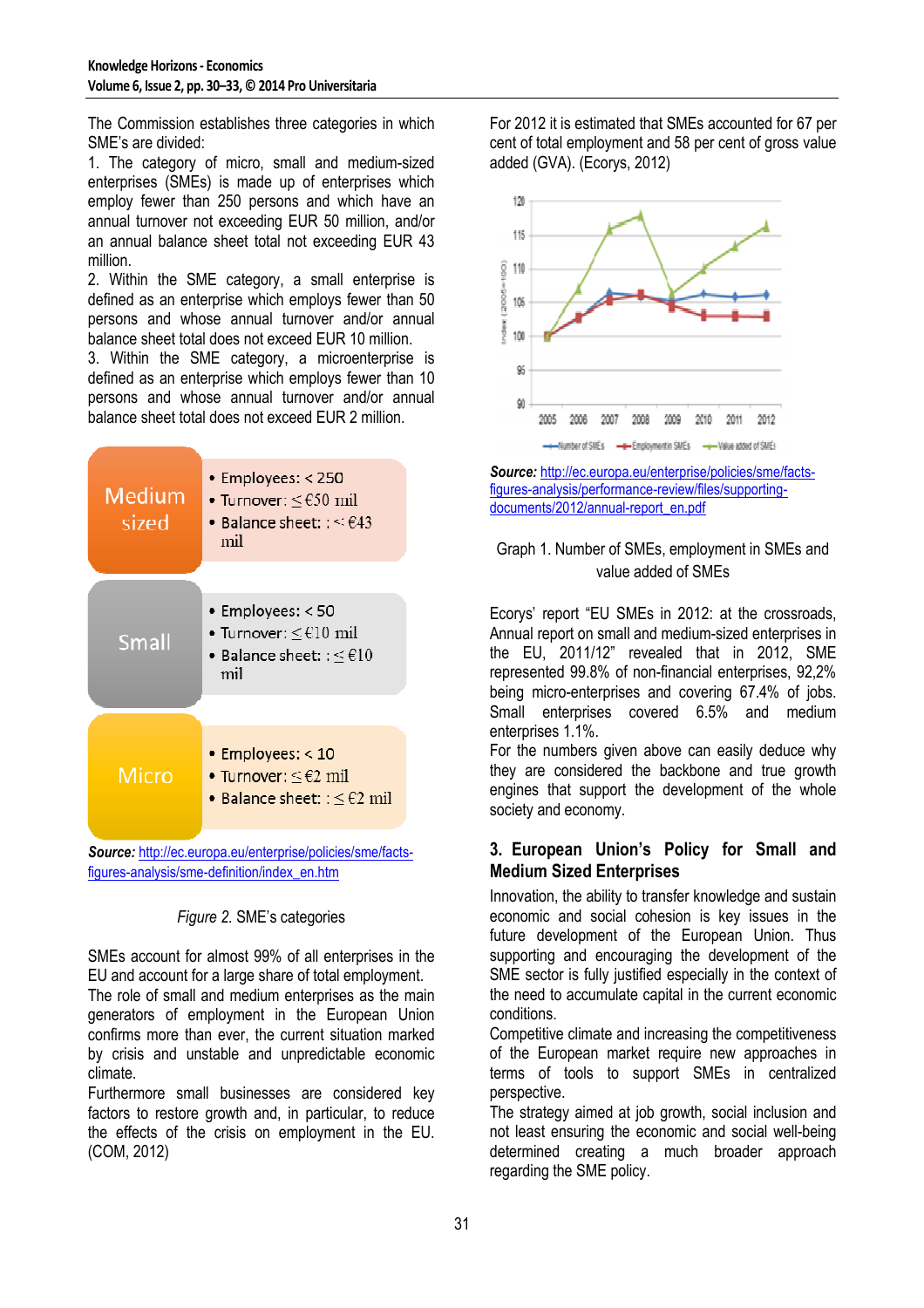Important contribution to job growth and economic prosperity that it places the focus of European policy.



*Source:* Own interpretation

#### *Figure 3.* SME's contribution

The manner of approaching at political level is represented by the "Think small first" principle that was included in the agenda of the Small Business Act that is based on 10 principles in drawing coordinates of the new policy in the field: (COM, 2008)

1. Create an environment in which entrepreneurs and family businesses can thrive and entrepreneurship is rewarded

2. Ensure that honest entrepreneurs who have faced bankruptcy quickly get a second chance

3. Design rules according to the "Think Small First" principle

4. Make public administrations responsive to SMEs' needs

5. Adapt public policy tools to SME needs: facilitate SMEs' participation in public procurement and better use State Aid possibilities for SMEs

6. Facilitate SMEs' access to finance and develop a legal and business environment supportive to timely payments in commercial transactions

7. Help SMEs to benefit more from the opportunities offered by the Single Market

8. Promote the upgrading of skills in SMEs and all forms of innovation

9. Enable SMEs to turn environmental challenges into opportunities

10. Encourage and support SMEs to benefit from the growth of markets

The existence of a suitable framework may increase the number of entrepreneurs is determined by removing barriers that stand in the way of business development related to funding on one hand, especially during the onset, providing support with continued doing business, encourage honest entrepreneurs through providing a tax system adapted to the climate in which they operate.

Improving access to finance for SMEs play an important role in promoting entrepreneurship and enhancing SMEs competitiveness in the single market. Accessing European funds for the SMEs requires a solid knowledge regarding human resources necessary to initiate and conduct this activity, the success of such a project based on their understanding to the subsequent management of project completion. The importance of SME financing as generating jobs is crucial especially in the context of economic efforts out of the crisis.

For the period 2020 European vision is oriented towards three main objectives, namely:

- Sustainable growth

- Smart growth

- Inclusive growth

SMEs field is also strongly supported through funding programs and also through the "Entrepreneurship 2020 Action Plan" that brings to focus three main domains: (Europa.eu/ SMEs)

1. Entrepreneurial education and training

2. Creation of an environment where entrepreneurs can flourish and grow, and

3. Developing role models and reaching out to specific groups whose entrepreneurial potential is not being tapped to its fullest extent or who are not reached by traditional outreach for business support.

# **4. Conclusions**

Ensuring a healthy competitive environment that would underpin successful business development is an important issue that the European Commission aims to promote by the new directions of European policy in the field of SMEs.

Difficult economic transition through the actual period is impossible without a framework that allows entrepreneurs as providers of capital for their national economies to initiate and conduct business. As shown throughout the paper, supporting this important sector is crucial to the economic climate throughout regional and global measures.

EU directs its efforts to support entrepreneurship and strengthen its policy in the field in order to provide the conditions necessary for maintaining a rising trend in terms of the economic outlook. Improved information and assistance necessary to initiate and sustain a business are key elements in successful entrepreneurs. Also, innovation and knowledge transfer are contributing to the development of entrepreneurial capabilities to develop business in key areas area can ensure enhanced efficiency in terms of costs.